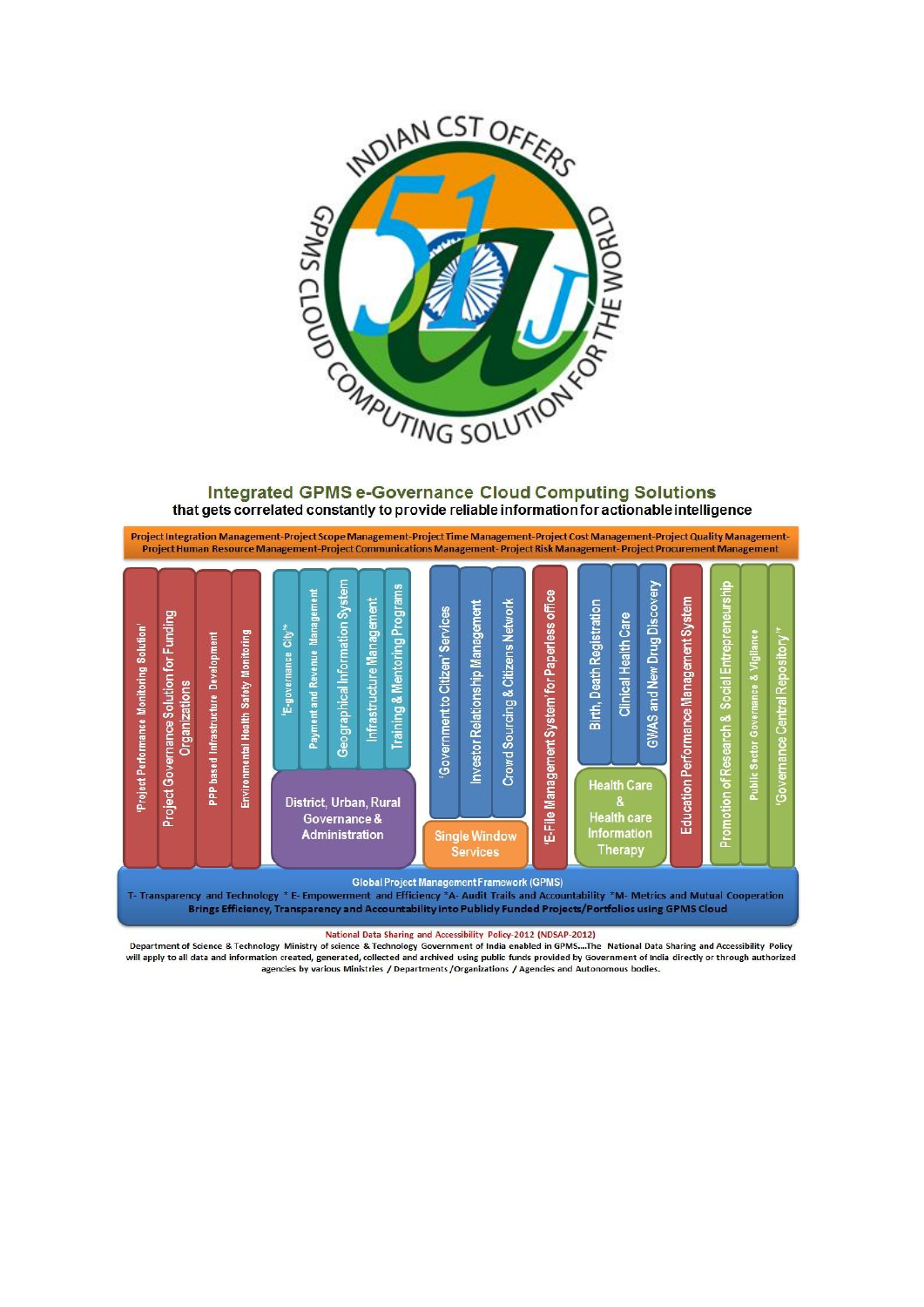# *Case Study* **Global Project Monitoring System (GPMS), Indian CST, India**

**Background**: Indian CST has developed a distinctive online Project Management platform called GPMS ([www.indiancst.in\)](http://www.indiancst.in/) in 2009 for programme and project monitoring. Majority of the users are from public sector.

### **Features at a Glance**

- Example monitoring process for ongoing projects at multiple locations<br>  $\angle$  In-huilt, escalation, mechanism, where, superiors, san quickly, ident
- In-built escalation mechanism where superiors can quickly identify non-conformances and initiate interventions leading preventive delays
- $\checkmark$  Allows graphical information exchange including videos and photographs
- $\checkmark$  Conversion of unstructured data to structured data, while maintaining their integrity
- $\checkmark$  Real time communication and information sharing
- $\checkmark$  Accessibility from anytime, anywhere

## **System Outcome:**

- $\checkmark$  Improve monitoring and performance management of projects
- Acts as a useful decision support system based on information from the field
- $\checkmark$  Improve transparency and accountability of projects undertaken

## **Strategic Development Decisions:**

 Global Project Management Solution is offered as a management tool that will



introduce high end technological platforms like cloud computing and crowd sourcing.

#### **Impact:**

- Used across a range of stakeholders including Ministries, Departments and District Municipalities
- $\checkmark$  Transparency and accountability through field data capture
- $\checkmark$  Improve the efficacy of the delivery of projects and eliminate corruption

The core strength of the GPMS is the online availability of real-time data that gets correlated constantly to provide reliable information and actionable intelligence. The GPMS-enabled remote monitoring process for ongoing projects at multiple locations leaves little scope for inefficiency or mishandling of projects and the funds associated with them, irrespective of the position in the government administrative hierarchy.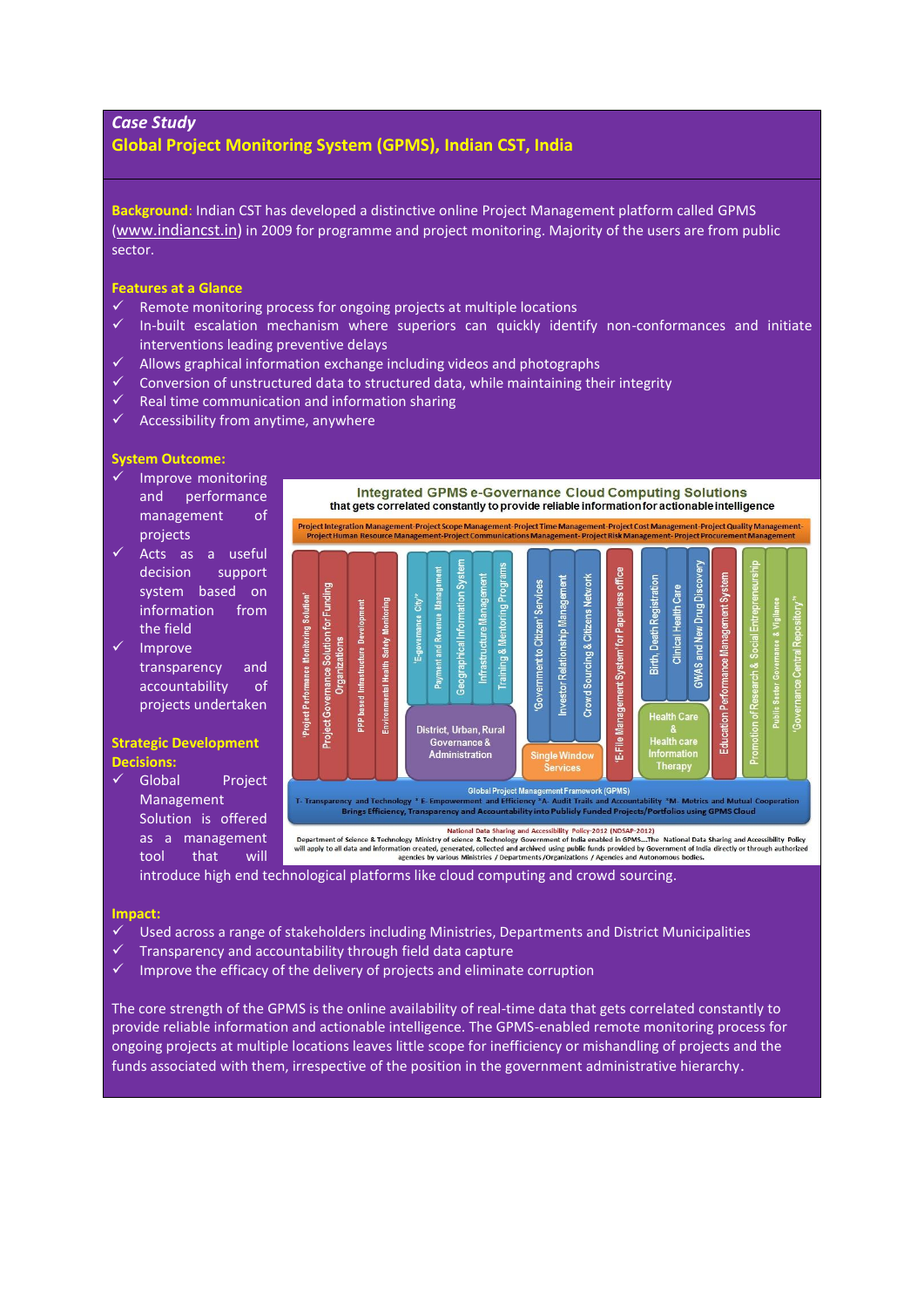|        | <b>GPMS Features for an Municipality</b>                        |                      |                                   |                               |                                      |
|--------|-----------------------------------------------------------------|----------------------|-----------------------------------|-------------------------------|--------------------------------------|
|        |                                                                 |                      |                                   | <b>Feature is</b>             |                                      |
| SI.No. | <b>Regular Features</b>                                         | <b>Basic Version</b> | <b>Advanced</b><br><b>Version</b> | Optional/<br><b>Mandatory</b> | <b>Remarks</b>                       |
|        |                                                                 |                      |                                   |                               | To capture                           |
|        |                                                                 |                      |                                   |                               | Demographic/E                        |
|        |                                                                 |                      |                                   |                               | mployee &                            |
| 1.     | <b>Organization Details</b>                                     | <b>Basic</b>         |                                   | Mandatory                     | <b>Stake Holders</b><br>Details also |
| 2.     | <b>Schemes (customizable)</b>                                   | <b>Basic</b>         |                                   |                               |                                      |
| 3.     | <b>Vendors Details</b>                                          | <b>Basic</b>         |                                   |                               |                                      |
| 4.     | Contractor/Consultant/PPP                                       | <b>Basic</b>         |                                   |                               |                                      |
| 5.     | <b>Category of Projects: Type of project</b>                    | <b>Basic</b>         |                                   |                               |                                      |
| 6.     | <b>Sub-Category of works</b>                                    | <b>Basic</b>         |                                   |                               |                                      |
|        | <b>Financial Mgt System</b>                                     |                      |                                   |                               |                                      |
|        | (Receipts/Payment/Bank                                          |                      |                                   |                               |                                      |
| 7.     | <b>Reconciliation</b> )                                         | <b>Basic</b>         |                                   |                               |                                      |
| 8.     | <b>E-File management System</b>                                 | <b>Not Available</b> | Advanced                          | Optional                      |                                      |
| 9.     | <b>Document management System</b>                               | <b>Not Available</b> | Advanced                          | Optional                      |                                      |
| 10.    | Communications System(e-mail only)                              | <b>Basic</b>         |                                   |                               |                                      |
| 11.    |                                                                 |                      |                                   |                               |                                      |
|        | Task Management System: email/sms                               | <b>Basic</b>         |                                   | Optional                      |                                      |
| 12     |                                                                 |                      |                                   |                               |                                      |
| 13.    | <b>Mobile Task Management System</b>                            | Basic                |                                   | Optional                      |                                      |
|        | <b>Citizen Relationship Management</b>                          | Basic                |                                   | Optional                      |                                      |
| 14     |                                                                 |                      |                                   |                               |                                      |
|        | <b>Investor Relationship Management</b>                         | <b>Not Available</b> | Advanced                          | Optional                      |                                      |
| 15.    | <b>Integration with GIS</b>                                     | <b>Not Available</b> | Advanced                          | Optional                      |                                      |
| 16.    |                                                                 |                      |                                   |                               |                                      |
|        | <b>Integration with Tally</b>                                   | <b>Basic</b>         | Advanced                          | Optional                      |                                      |
| 17.    |                                                                 |                      |                                   |                               |                                      |
| 18.    | <b>Integration with Web analytics</b>                           | <b>Basic</b>         | Advanced                          | Optional                      |                                      |
|        | <b>Integration with Payment Gateway</b>                         | Basic                | Advanced                          | Optional                      |                                      |
|        | 19. Integration with multiple Banks                             |                      |                                   |                               |                                      |
|        | <b>Payment Gateway systems</b>                                  | <b>Not Available</b> | Advanced                          | Optional                      |                                      |
| 20.    | <b>Integration with Remote Eye</b>                              |                      |                                   |                               |                                      |
|        | <b>Monitoring System</b><br>Integration with online and offline | <b>Basic</b>         | Advanced                          | Optional                      |                                      |
|        | 21. survey forms for feedback or                                |                      |                                   |                               |                                      |
|        | clarification asked from stake holders                          | <b>Basic</b>         | Advanced                          | Optional                      |                                      |
|        | 22. Integration with Domain Experts                             |                      |                                   |                               |                                      |
|        | through Crowd sourcing<br>Integration with legacy databases and | <b>Not Available</b> | Advanced                          | Optional                      |                                      |
|        | 23. coordination with multiple                                  |                      |                                   |                               |                                      |
|        | municipalities for data cleansing                               | <b>Not Available</b> | Advanced                          | Optional                      |                                      |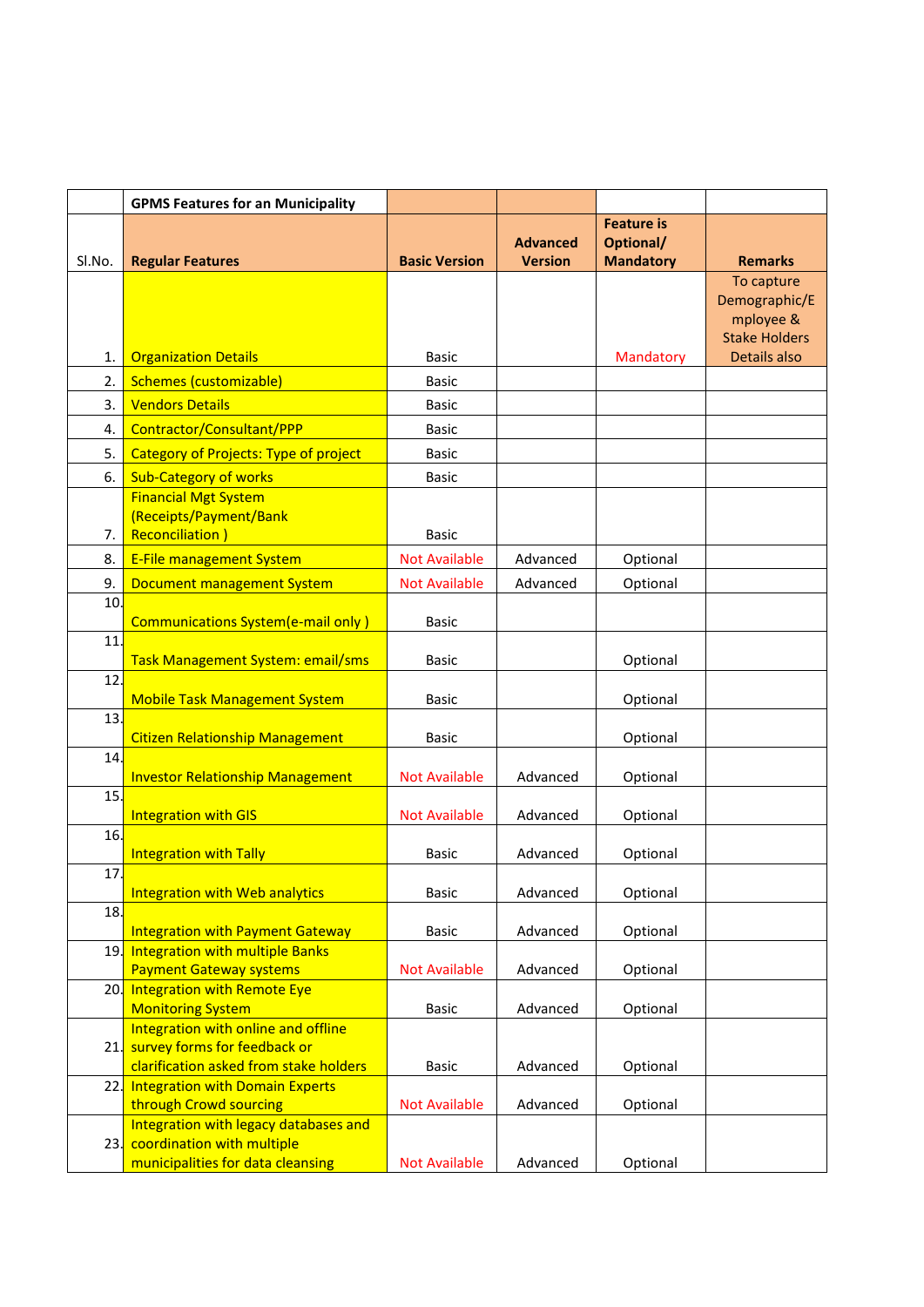|     | 24. Integration with Unified                                        |                      |          |          |                      |
|-----|---------------------------------------------------------------------|----------------------|----------|----------|----------------------|
|     | communication system                                                | <b>Not Available</b> | Advanced | Optional |                      |
|     | 25. Integration with Election commission                            |                      |          |          |                      |
|     | <b>Postal Ballot Monitoring System</b>                              | <b>Not Available</b> | Advanced | Optional |                      |
| 26  | Integration with Online Help Desk with                              |                      |          |          |                      |
|     | onsite Trained Manpower                                             | <b>Not Available</b> | Advanced | Optional |                      |
|     | Integration with Digital Signature for                              |                      |          |          |                      |
| 27  | online submission or viewing specific                               |                      |          |          |                      |
|     | documents or advanced reports                                       | <b>Not Available</b> | Advanced | Optional |                      |
|     | Integration with Registration and Issue                             |                      |          |          |                      |
|     | 28. of Births/ Deaths Certificate for all                           |                      |          |          |                      |
|     | <b>Hospitals across locations in State</b>                          | <b>Not Available</b> | Advanced | Optional |                      |
|     | <b>Integration with Property Tax receipts</b>                       |                      |          |          |                      |
|     | 29. Information system with payment gate                            |                      |          |          |                      |
|     | way and GIS                                                         | <b>Not Available</b> | Advanced | Optional |                      |
|     | 30. Integration with Road history                                   |                      |          |          |                      |
|     | management system with GIS                                          | <b>Not Available</b> | Advanced | Optional |                      |
|     | <b>Integration with Advertising Hoardings</b>                       |                      |          |          |                      |
|     | 31. management system with GIS for                                  |                      |          |          |                      |
|     | revenue monitoring                                                  | <b>Not Available</b> | Advanced | Optional |                      |
|     | 32. Integration with Personnel Information                          |                      |          |          |                      |
|     | <b>System</b>                                                       | <b>Not Available</b> | Advanced | Optional |                      |
|     | 33. Integration with Personnel Information                          |                      |          |          |                      |
|     | <b>System</b>                                                       | <b>Not Available</b> | Advanced | Optional |                      |
|     | <b>Integration with Utility Bills and</b>                           |                      |          |          |                      |
|     | 34. Management of Utilities that come                               |                      |          |          |                      |
|     | under the ULBs.                                                     | <b>Not Available</b> | Advanced | Optional |                      |
|     | 35. Integration with Grievances and                                 |                      |          |          |                      |
|     | <b>Suggestions</b>                                                  | <b>Not Available</b> | Advanced | Optional |                      |
|     | 36. Integration with Building Approvals                             |                      |          |          |                      |
|     | <b>System</b>                                                       | <b>Not Available</b> | Advanced | Optional |                      |
|     | 37. Integration with Grievances and                                 |                      |          |          |                      |
|     | <b>Suggestions</b>                                                  | <b>Not Available</b> | Advanced | Optional |                      |
|     | 38. Integration with Procurement and                                |                      |          |          |                      |
|     | <b>Monitoring of Projects-</b>                                      | <b>Not Available</b> | Advanced | Optional |                      |
|     | 39. Integration with E-procurement                                  |                      |          |          |                      |
|     | system                                                              | <b>Not Available</b> | Advanced | Optional |                      |
|     | 40. Integration with Project/ward works                             |                      |          |          |                      |
|     | systems                                                             | Basic                | Advanced | Optional |                      |
| 41. | <b>Integration with Health Programs</b>                             |                      |          |          |                      |
|     | systems                                                             | <b>Basic</b>         | Advanced | Optional |                      |
| 42. | Integration with Water Supply and<br><b>Other Utilities systems</b> |                      |          |          |                      |
|     |                                                                     | <b>Not Available</b> | Advanced | Optional | <b>Advanced will</b> |
|     |                                                                     |                      |          |          | have Basic +         |
| 43. |                                                                     |                      |          |          | additional           |
|     | <b>Video Conferencing</b>                                           | <b>Basic</b>         | Advanced |          | features             |
|     |                                                                     |                      |          |          | <b>Advanced will</b> |
|     |                                                                     |                      |          |          | have Basic +         |
| 44. |                                                                     |                      |          |          | additional           |
|     | On-line Help Desk (*)                                               | <b>Basic</b>         | Advanced |          | features             |
| 45. |                                                                     |                      |          |          |                      |
|     | <b>Electronic Medical Reimbursement</b>                             | <b>Not Available</b> | Advanced |          |                      |
| 46. |                                                                     |                      |          |          |                      |
|     | <b>Project Management Office</b>                                    | <b>Not Available</b> | Advanced |          |                      |
|     |                                                                     |                      |          |          |                      |
| 47. | Data Entry through BPO (Validations)                                | <b>Not Available</b> | Advanced |          |                      |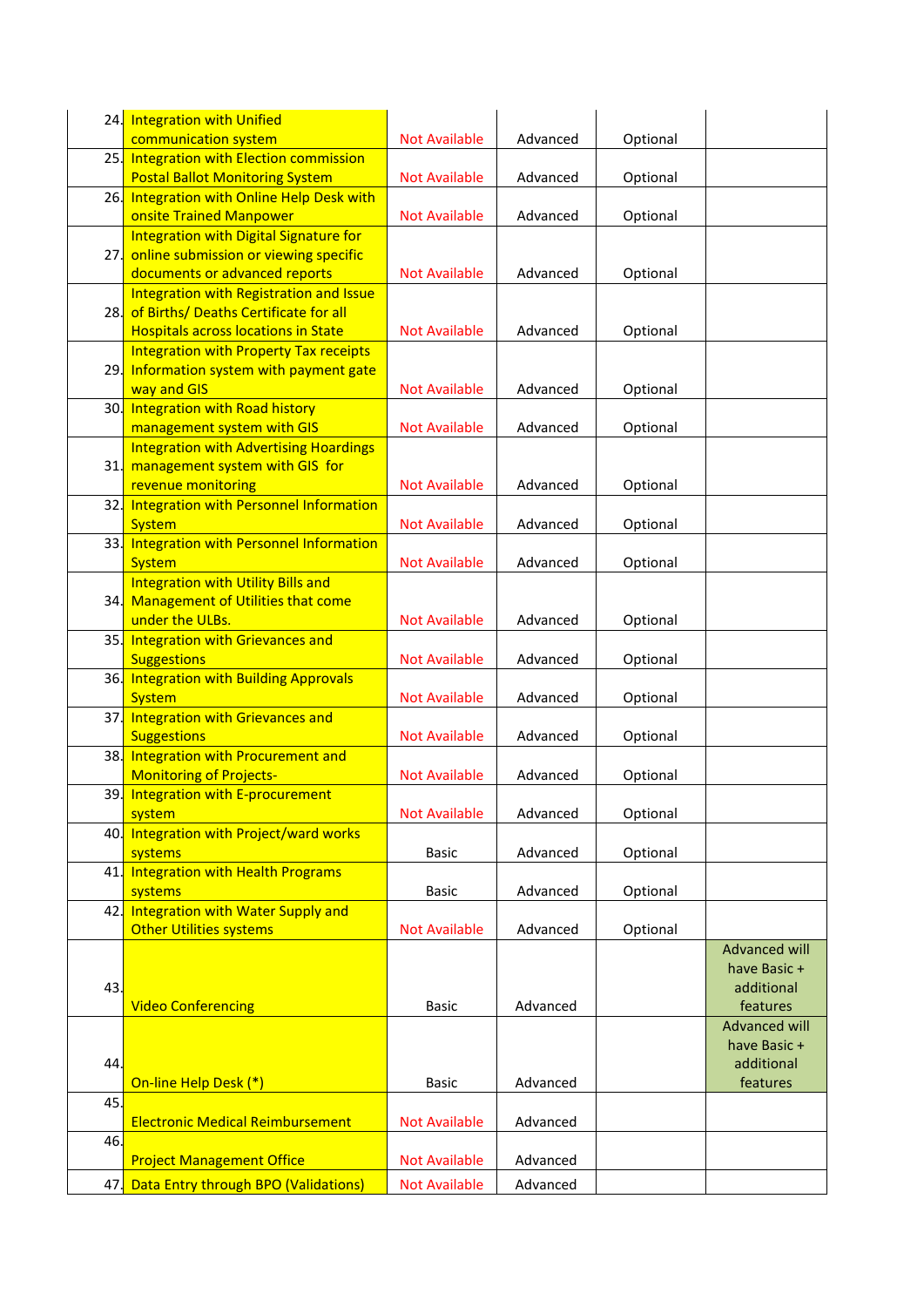|     | 48. e-GPMS-FMS-IRMS Training Programs<br>and certifications | <b>Not Available</b> | Advanced |           |                                                                    |
|-----|-------------------------------------------------------------|----------------------|----------|-----------|--------------------------------------------------------------------|
|     | 49. Organization Public Page/link to client<br>website      | <b>Basic</b>         |          | Mandatory | Client can<br>choose one<br>othe options                           |
| 50. | <b>Basic Report</b>                                         | Basic                |          | Mandatory |                                                                    |
| 51. |                                                             |                      |          |           | <b>Advanced will</b><br>have Basic +<br>additional<br>features     |
|     | Advanced(Basic+ addl fields)                                | <b>Basic</b>         | Advanced |           |                                                                    |
|     | 52. 360 Degree Report (Stake Holders<br>Report)             | <b>Not Available</b> | Advanced |           | Will have to be<br>customized to<br>each<br>organizations<br>needs |
| 53  | <b>Grievances Report</b>                                    | <b>Basic</b>         | Advanced | Mandatory | Advanced will<br>have Basic +<br>additional<br>features            |
| 54  |                                                             | <b>Basic</b>         | Advanced |           |                                                                    |
|     | <b>Compliance Report</b>                                    |                      |          |           | Mandatory<br><b>Advanced will</b>                                  |
| 55. | <b>Cloud Data Centre Infrastructure</b>                     | <b>Basic</b>         | Advanced | Mandatory | have Basic +<br>additional<br>features                             |
| 56. |                                                             |                      |          |           |                                                                    |
| 57. | <b>Single signon</b>                                        | <b>Not Available</b> | Advanced |           | <b>Advanced will</b><br>have Basic +<br>additional                 |
| 58. | <b>Web Analytics</b>                                        | Basic                | Advanced | Mandatory | features                                                           |
|     | <b>Integration of FaceBook</b>                              | Basic                |          |           |                                                                    |
| 59. | <b>Feedback from Public</b>                                 | <b>Basic</b>         |          |           |                                                                    |
| 60. | <b>Metric Management</b>                                    | Basic                |          |           |                                                                    |
| 61. |                                                             |                      |          |           |                                                                    |
|     | TDS (form 16)                                               | Basic                |          |           |                                                                    |
|     |                                                             |                      |          |           |                                                                    |